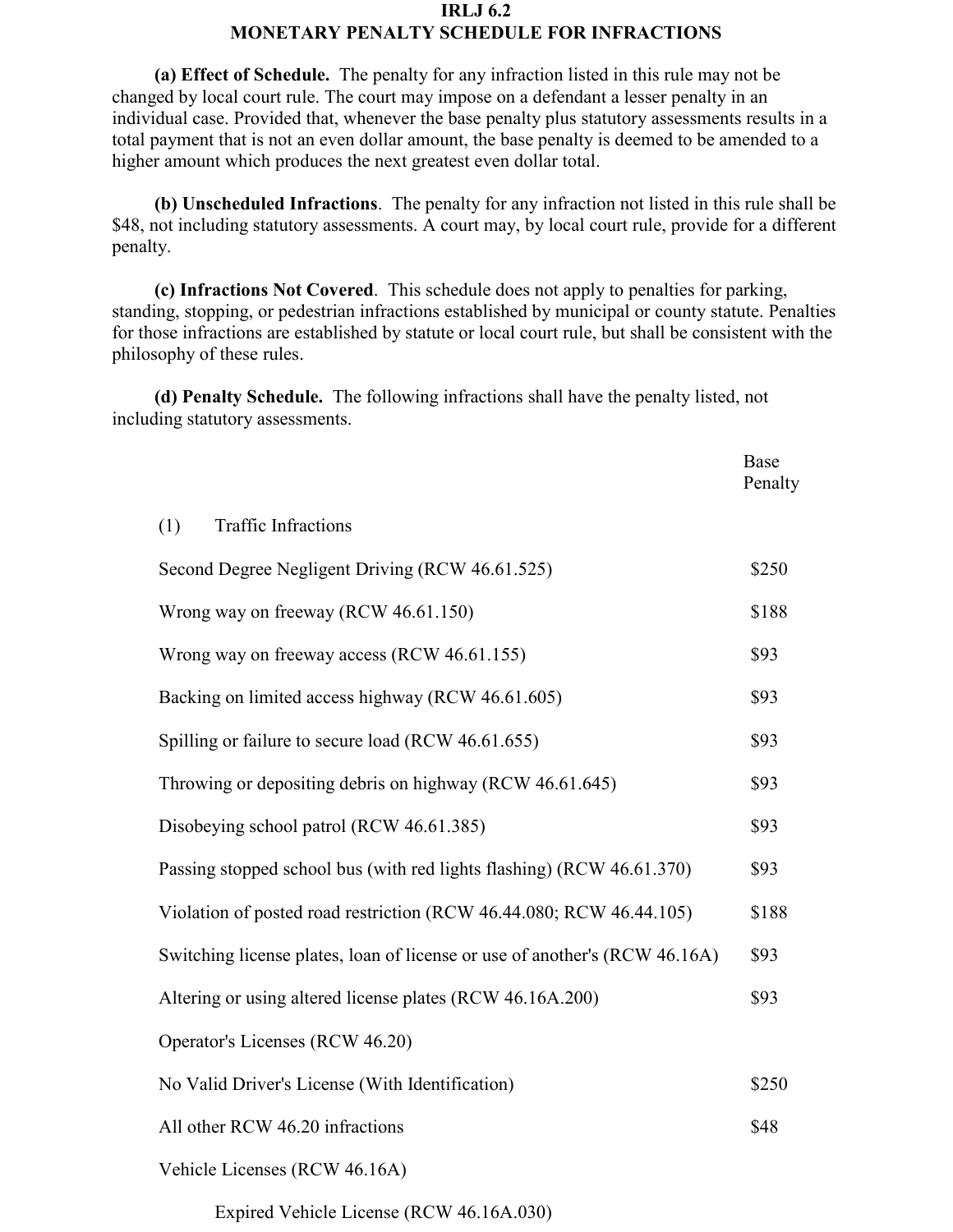| Two months or less                                                                      | \$48  |
|-----------------------------------------------------------------------------------------|-------|
| Over 2 months                                                                           | \$93  |
| Speeding (RCW 46.61.400) if speed limit is over 40 m.p.h.                               |       |
| 1-5 m.p.h. over limit                                                                   | \$33  |
| 6-10 m.p.h. over limit                                                                  | \$43  |
| $11-15$ m.p.h. over limit                                                               | \$58  |
| 16-20 m.p.h. over limit                                                                 | \$73  |
| 21-25 m.p.h. over limit                                                                 | \$88  |
| 26-30 m.p.h. over limit                                                                 | \$108 |
| 31-35 m.p.h. over limit                                                                 | \$133 |
| 36-40 m.p.h. over limit                                                                 | \$158 |
| Over 40 m.p.h. over limit                                                               | \$188 |
| Speeding if speed limit is 40 m.p.h. or less                                            |       |
| 1-5 m.p.h. over limit                                                                   | \$43  |
| 6-10 m.p.h. over limit                                                                  | \$48  |
| 11-15 m.p.h. over limit                                                                 | \$63  |
| 16-20 m.p.h. over limit                                                                 | \$83  |
| 21-25 m.p.h. over limit                                                                 | \$108 |
| 26-30 m.p.h. over limit                                                                 | \$133 |
| 31-35 m.p.h. over limit                                                                 | \$158 |
| Over 35 m.p.h. over limit                                                               | \$188 |
| Speed Too Fast for Conditions (RCW 46.61.400(1))                                        | \$48  |
| Rules of the Road                                                                       |       |
| Failure to stop (RCW 46.61.050)                                                         | \$48  |
| Failure to stop on approach of emergency vehicle (RCW 46.61.210)                        | \$500 |
| Failure to yield the right of way<br>(RCW 46.61.180, 185, .190, .205, .235, .300, .365) | \$48  |
| Failure to yield the right of way on approach of emergency vehicle<br>(RCW 46.61.210)   | \$500 |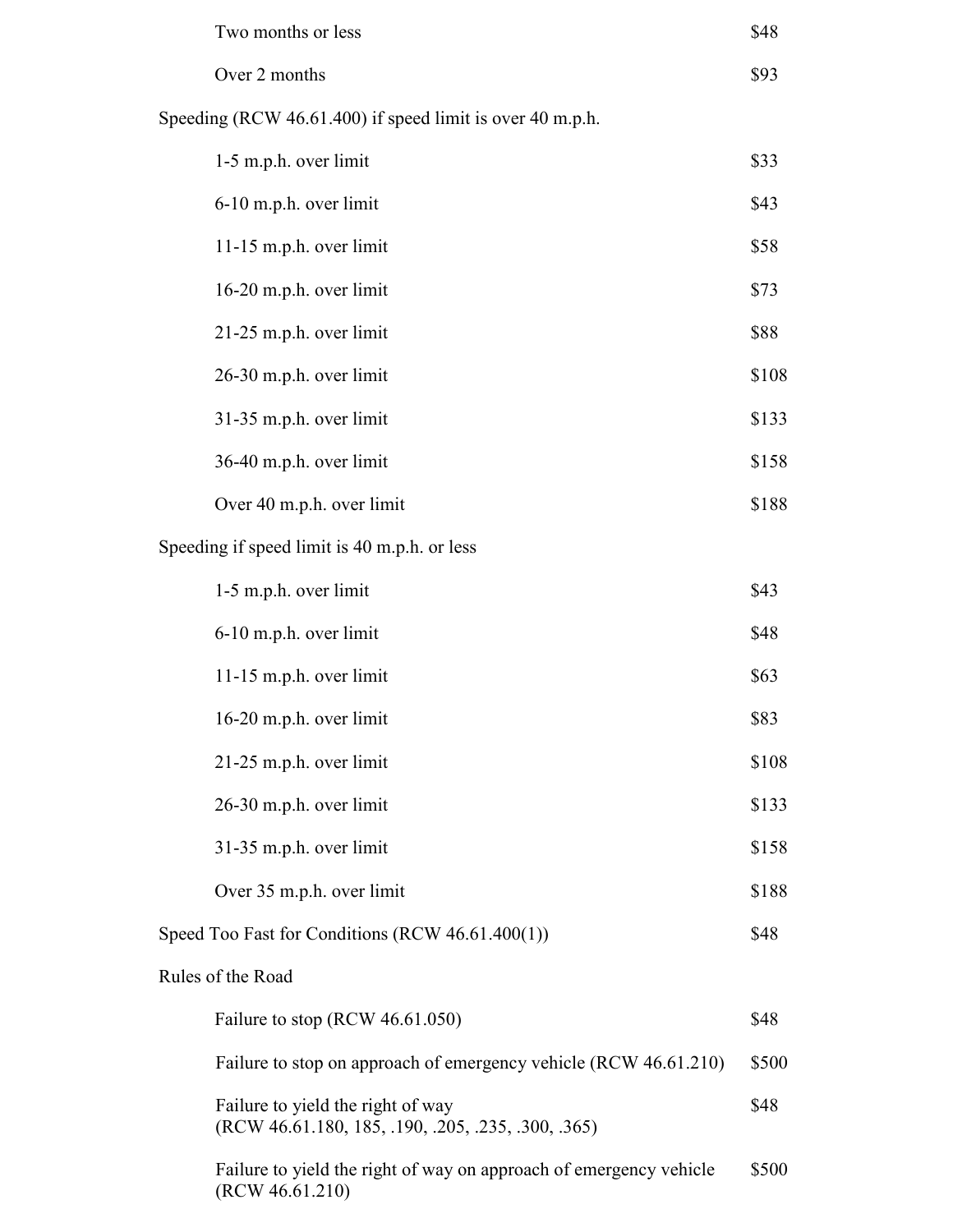|             | Following too close (RCW 46.61.145, .635)                                                                                                                                          | \$48 |  |
|-------------|------------------------------------------------------------------------------------------------------------------------------------------------------------------------------------|------|--|
|             | Failure to signal (RCW 46.61.310)                                                                                                                                                  | \$48 |  |
|             | Improper lane usage or travel (RCW 46.61.140)                                                                                                                                      | \$48 |  |
|             | Impeding traffic (RCW 46.61.425)                                                                                                                                                   | \$48 |  |
|             | Improper passing (RCW 46.61.110, .115, .120, .125, .130)                                                                                                                           | \$48 |  |
|             | Prohibited and improper turn (RCW 46.61.290, .295, .305)                                                                                                                           | \$48 |  |
|             | Crossing double yellow line left of center line<br>(RCW 46.61.100, .130, .140)                                                                                                     | \$48 |  |
|             | Operating with obstructed vision (RCW 46.61.615)                                                                                                                                   | \$48 |  |
|             | Wrong way on one-way street (RCW 46.61.135)                                                                                                                                        | \$48 |  |
|             | Failure to comply with restrictive signs (RCW 46.61.050)                                                                                                                           | \$48 |  |
| Accident    |                                                                                                                                                                                    |      |  |
|             | If an accident occurs in conjunction with any of the listed<br>\$73<br>rules-of-the-road infractions or speed too fast for conditions,<br>the penalty for the infraction shall be: |      |  |
|             | Equipment (RCW 46.37)                                                                                                                                                              |      |  |
|             | Illegal use of emergency equipment (RCW 46.37.190)                                                                                                                                 | \$93 |  |
|             | Defective or modified exhaust systems, mufflers,<br>prevention of noise and smoke (RCW $46.37.390(1)$ and (3))                                                                     |      |  |
|             | First offense (the penalty may be waived upon proof to<br>the court of compliance)                                                                                                 | \$53 |  |
|             | Second offense within 1 year of first offense                                                                                                                                      | \$73 |  |
|             | Third and subsequent offenses within 1 year of first offense                                                                                                                       | \$93 |  |
|             | Any other equipment infraction (RCW 46.37.010)                                                                                                                                     | \$48 |  |
| Motorcycles |                                                                                                                                                                                    |      |  |
|             | Any infraction relating specifically to motorcycles<br>(including no valid endorsement, RCW 46.20.500)                                                                             | \$48 |  |
| Parking     |                                                                                                                                                                                    |      |  |
|             | Illegal parking on roadway (RCW 46.61.560)                                                                                                                                         | \$30 |  |
|             | Any other parking infraction (not defined by city or<br>county ordinance)                                                                                                          | \$20 |  |

## Pedestrians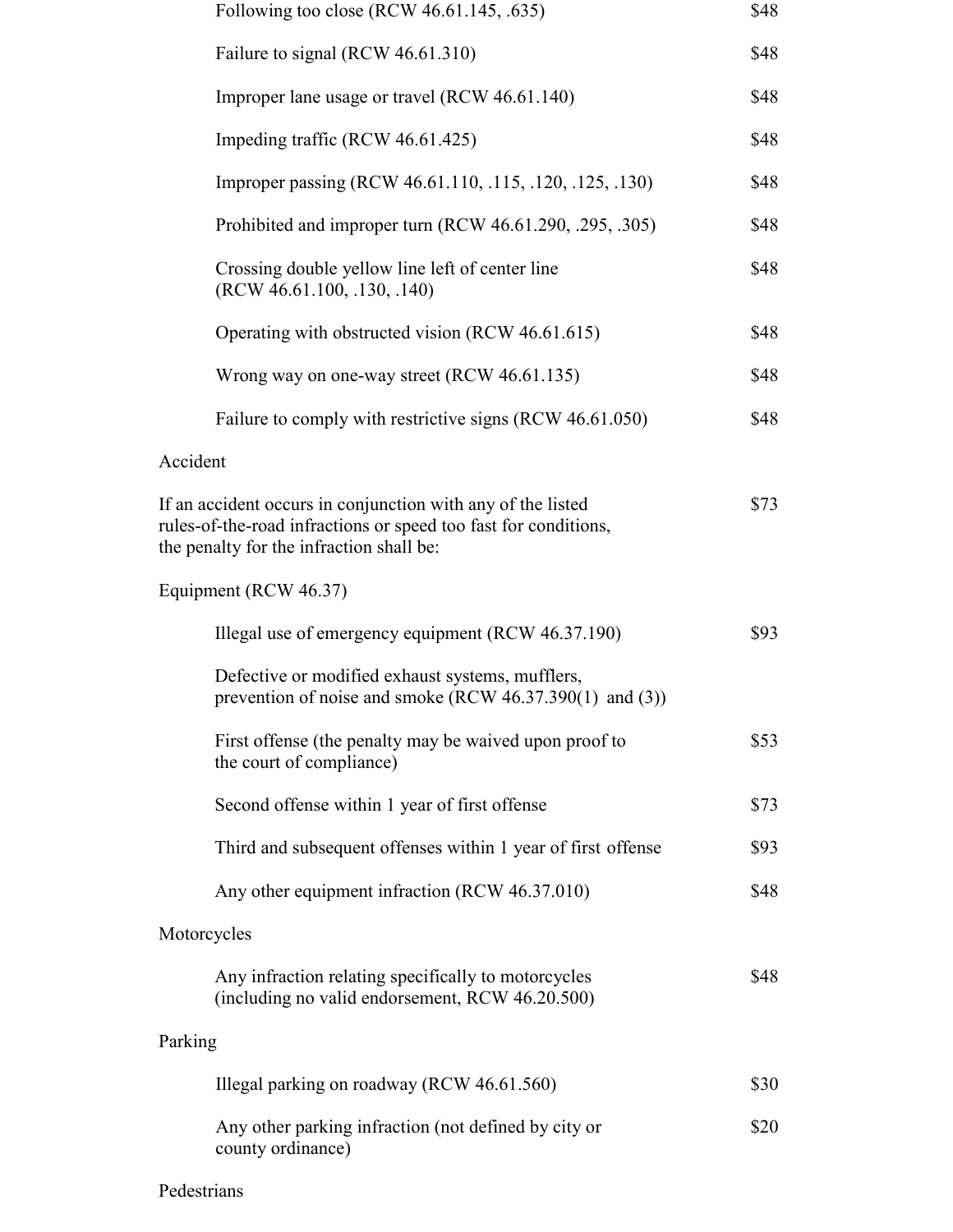|                             | Any infraction regarding pedestrians (not defined by city<br>or county ordinance) | \$33  |
|-----------------------------|-----------------------------------------------------------------------------------|-------|
| <b>Bicycles</b>             |                                                                                   |       |
|                             | Any infraction regarding bicycles                                                 | \$38  |
|                             | <b>Load Violations</b>                                                            |       |
|                             | (all under RCW 46.44, except over license capacity)<br>(see RCW 46.16A)           |       |
|                             | Over legal--tires, wheelbase (RCW 46.44.105(1))                                   |       |
|                             | (First offense)                                                                   | \$78  |
|                             | (Second offense)                                                                  | \$108 |
|                             | (Third offense)                                                                   | \$123 |
|                             | Over license capacity (RCW 46.16.545)                                             |       |
|                             | (First offense)                                                                   | \$63  |
|                             | (Second offense)                                                                  | \$108 |
|                             | (Third offense)                                                                   | \$123 |
|                             | Violation of special permit                                                       | \$73  |
|                             | Failure to obtain special permit                                                  | \$73  |
|                             | Failure to submit to being weighed                                                | \$73  |
|                             | Illegal vehicle combination (RCW 46.44.036)                                       | \$73  |
|                             | Illegally transporting mobile home                                                | \$78  |
|                             | Any other infraction defined in RCW 46.44                                         | \$58  |
|                             | Violation of Federal Motor Carrier Safety Regulations (RCW 46.32.010)             |       |
|                             | Logbook/Medical Certificate                                                       | \$75  |
|                             | Equipment/All Others                                                              | \$48  |
| Private Carrier (RCW 46.73) |                                                                                   |       |
|                             | Failure to display valid medical exam                                             | \$75  |
|                             | Violation of daily log book                                                       |       |
|                             | Driver not out of service                                                         | \$75  |
|                             | Driver out of service                                                             | \$101 |
|                             |                                                                                   |       |

Off-Road Vehicles (ATVs) (RCW 46.09)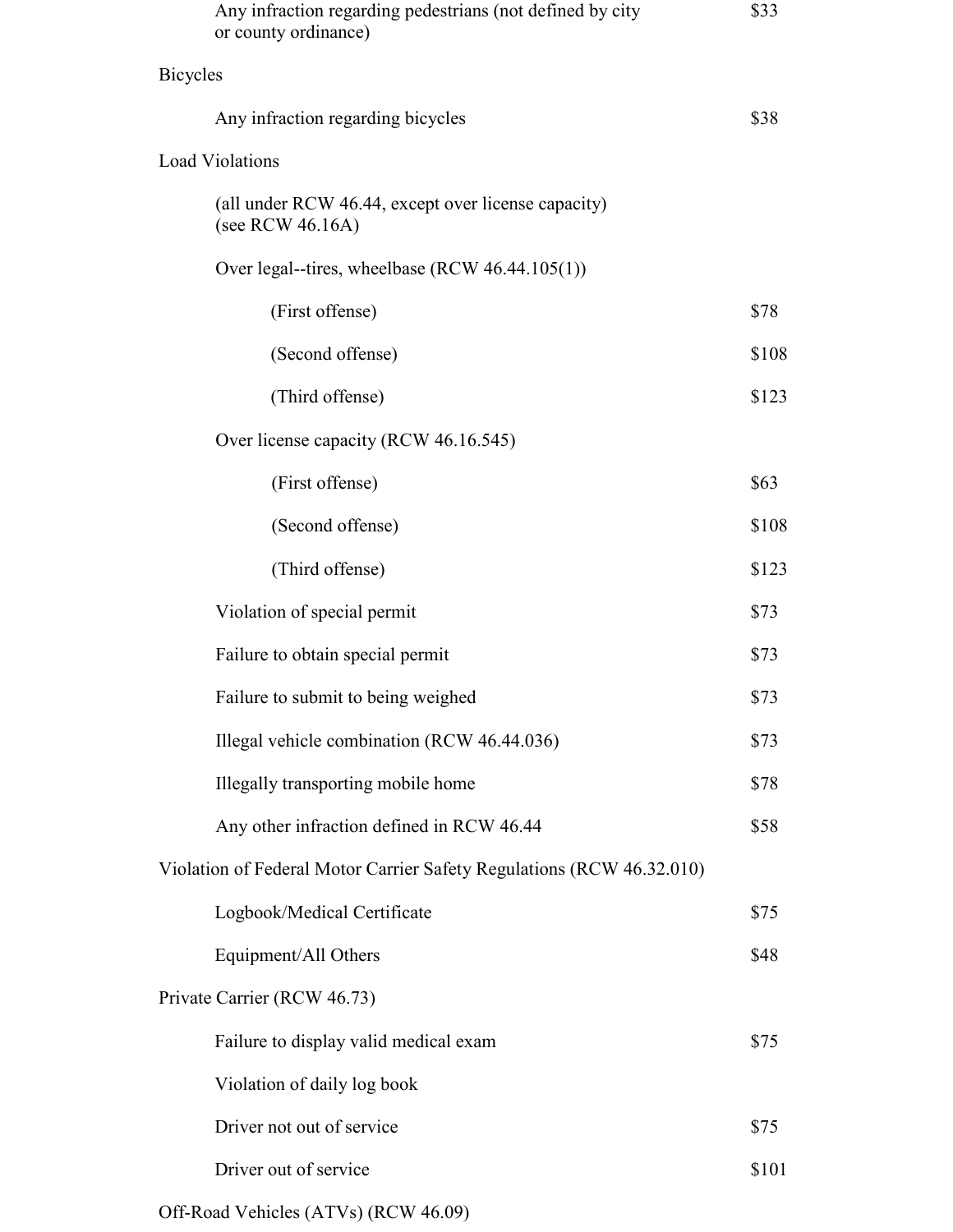| Any RCW 46.09 infraction                                                                   | \$53  |
|--------------------------------------------------------------------------------------------|-------|
| Snowmobiles (RCW 46.10)<br>Any RCW 46.10 infraction                                        | \$53  |
| Failure to provide proof of motor vehicle insurance (RCW 46.30.020)                        | \$250 |
| Commercial Vehicle Infractions (WAC 480)<br>(2)                                            |       |
| Defective Equipment/Driver Safety (auto transp.)                                           | \$48  |
| Commercial Vehicle License (auto transp.)                                                  | \$48  |
| Defective Equipment/Driver Safety (charter/excursion bus)                                  | \$48  |
| Commercial Vehicle License (charter/excursion bus)                                         | \$48  |
| Defective Equipment/Driver Safety (solid waste transp.)                                    | \$48  |
| Commercial Vehicle License (solid waste transp.)                                           | \$48  |
| Failure To Have Proof of Insurance (RCW 81.80.190)                                         | \$250 |
| Defective Equipment/Driver Safety                                                          | \$48  |
| <b>Commercial Vehicle License</b>                                                          | \$48  |
| Defective Equipment/Driver Safety (limousine)                                              | \$48  |
| Commercial Vehicle License (limousine)                                                     | \$48  |
| Parks and Recreation Infractions<br>(3)                                                    |       |
| Display of Snowmobile Registration Number, Decals, and<br>Validation Tabs (WAC 308-94-050) | \$61  |
| Off-Road Vehicle Traffic Prohibited (WAC 332-52)                                           | \$48  |
| Travel Off-Road or Off-Trail (WAC 332-52)                                                  | \$48  |
| Spark-Arresting Muffler Required (WAC 332-52)                                              | \$48  |
| Yield Right of Way to:                                                                     |       |
| Log Hauling and Gravel Trucks (WAC 332-52)                                                 | \$48  |
| Animal-Drawn Vehicles/Persons Riding Animals (WAC 332-52)                                  | \$48  |
| Following Closer Than 150 Feet (WAC 332-52)                                                | \$48  |
| Moving Through Livestock Herd Without Direction (WAC 332-52)                               | \$48  |
| Parking on the Traveled Portion of the Roadway (WAC 332-52)                                | \$30  |
| Excessively Rev Vehicle Engine (WAC 332-52)                                                | \$48  |
| Driving/Parking Vehicles (WAC 332-52)                                                      | \$48  |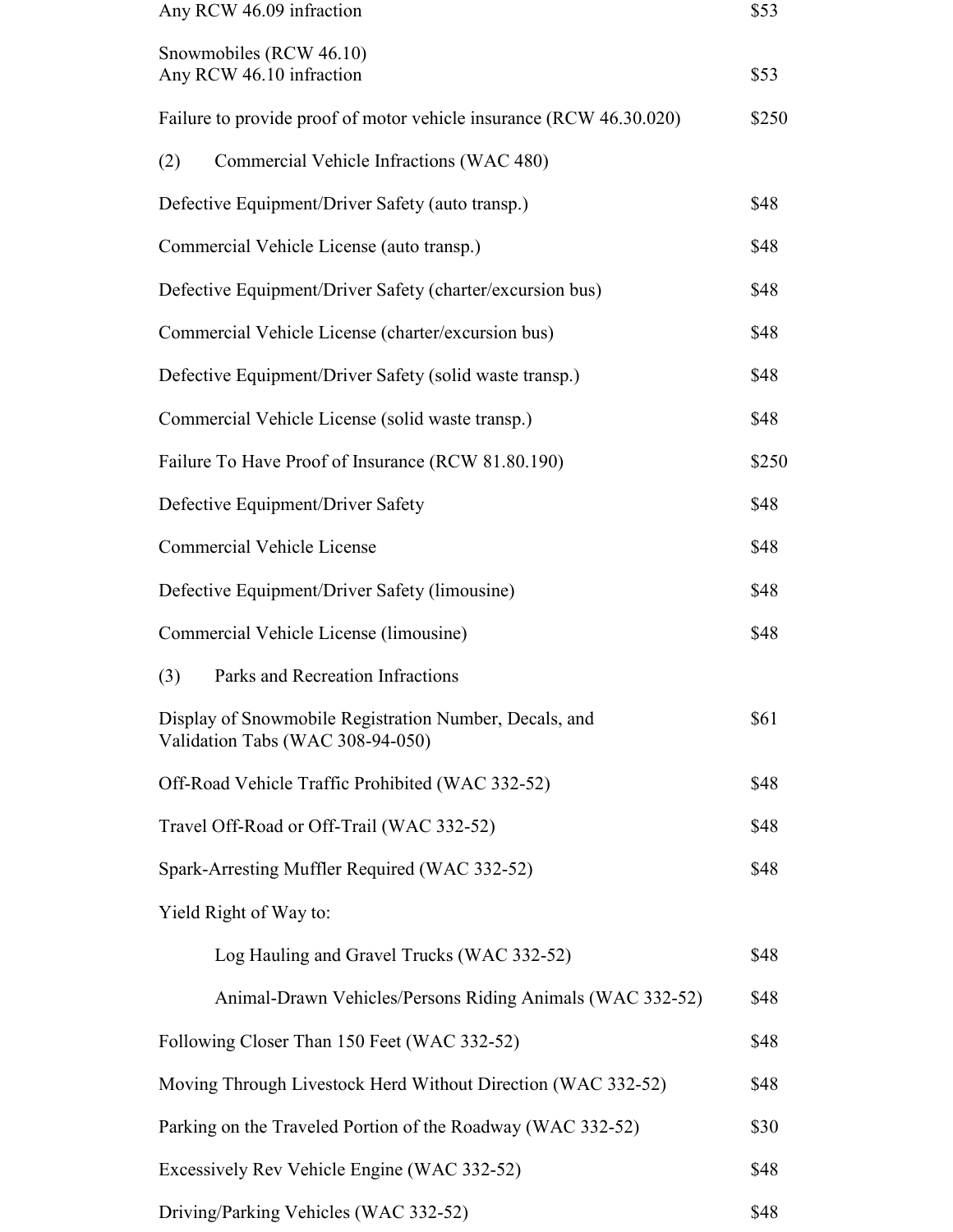| Bicycles/Motorbikes/Motorcycles on Posted Trails (WAC 332-52)                                                   | \$48 |
|-----------------------------------------------------------------------------------------------------------------|------|
| Driving Motor Vehicle in Camp (WAC 332-52)                                                                      | \$48 |
| Moorage and Use of Marine Facilities (WAC 352-12-010)                                                           | \$48 |
| Moorage Fees (WAC 352-12-020)                                                                                   | \$48 |
| Seasonal Permits (WAC 352-12-030)                                                                               | \$48 |
| Use of Onshore Campsites (WAC 352-12-040)                                                                       | \$48 |
| Self-Registration (WAC 352-12-050)                                                                              | \$73 |
| Parking (WAC 352-20-010)                                                                                        | \$24 |
| Motor Vehicles on Roads and Trails (WAC 352-20-020)                                                             | \$73 |
| Speed Limits (WAC 352-20-030)                                                                                   | \$48 |
| Vehicles in Snow Areas (WAC 352-20-040)                                                                         | \$73 |
| Trucks and Commercial Vehicles (WAC 352-20-050)                                                                 | \$48 |
| Camping (WAC 352-32-030)                                                                                        | \$73 |
| Campsite Reservation (WAC 352-32)                                                                               | \$48 |
| Picnicking (WAC 352-32-040)                                                                                     | \$48 |
| Park Periods (Unlawful Entry) (WAC 352-32-050)                                                                  | \$73 |
| Park Capacities (WAC 352-32-053)                                                                                | \$48 |
| Peace and Quiet (WAC 352-32-056)                                                                                | \$73 |
| Pets (WAC 352-32-060)                                                                                           | \$48 |
| Horseback Riding (WAC 352-32-070)                                                                               | \$48 |
| Use of Nonmotorized Cycles or Similar Devices in State Parks<br>$(WAC 352-32-075)$                              | \$48 |
| Swimming (WAC 352-32-080)                                                                                       | \$48 |
| Games (WAC 352-32-090)                                                                                          | \$48 |
| Disrobing (WAC 352-32-100)                                                                                      | \$48 |
| Tents, etc., on Beaches (WAC 352-32-110)                                                                        | \$48 |
| Lakes Located Wholly Within State Park Boundaries—Internal<br>Combustion Engines Prohibited (WAC 352-32-155)    | \$48 |
| Lakes located Partially Within State Park Boundaries—Internal<br>Combustion Engines Prohibited (WAC 352-32-157) | \$48 |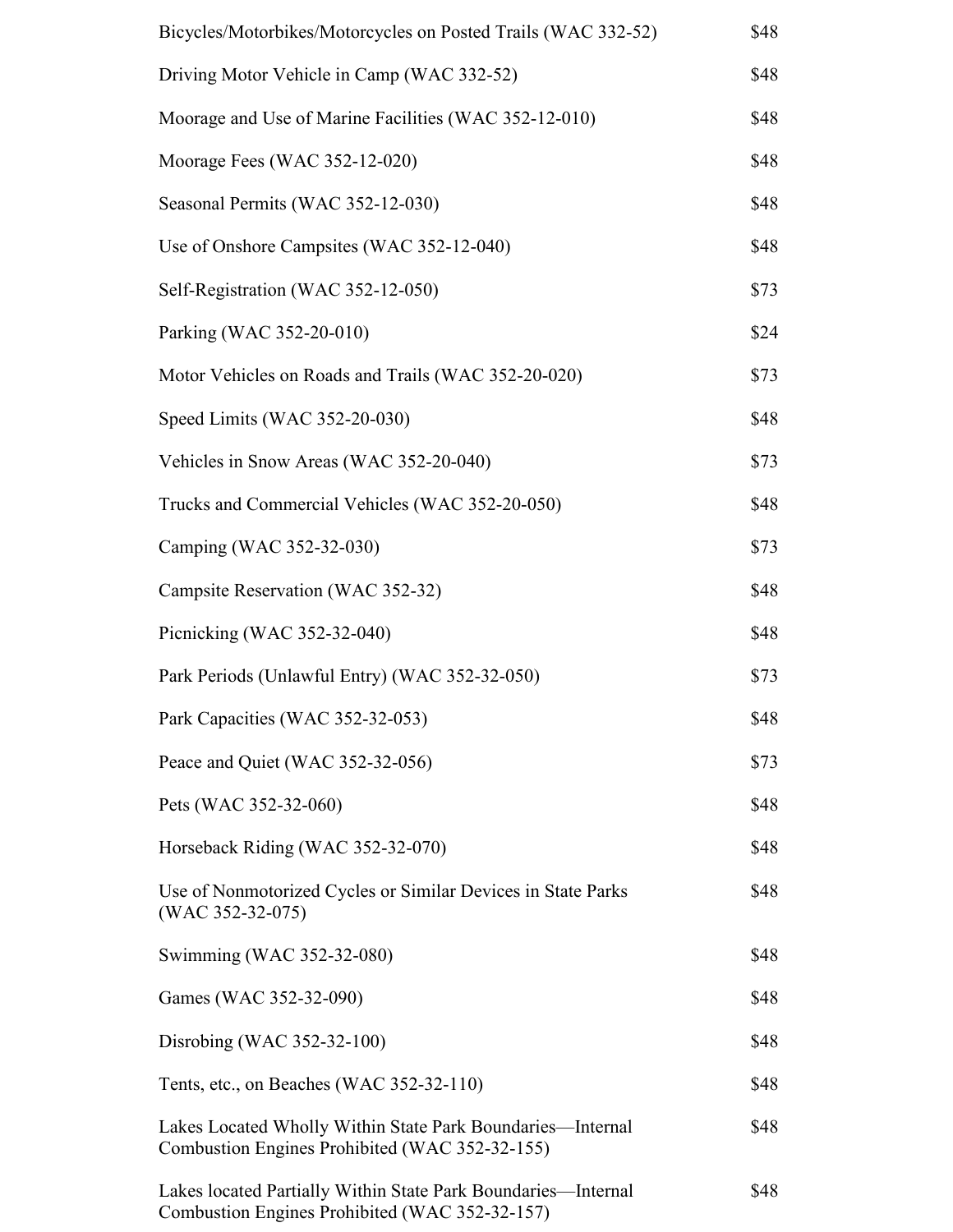| Solicitation (WAC 352-32-195)                                                       | \$73  |
|-------------------------------------------------------------------------------------|-------|
| Intoxication in State Park Areas (WAC 352-32-220)                                   | \$148 |
| Food and Beverage Containers on Swimming Beaches (WAC 352-32-230)                   | \$48  |
| Use of Metal Detectors in State Parks (WAC 352-32-235)                              | \$48  |
| Self-Registration (WAC 352-32-255)                                                  | \$73  |
| Sno-Park Permit (WAC 352-32-260)                                                    | \$48  |
| Sno-Park Permit Display (WAC 352-32-265)                                            | \$48  |
| Vehicular Traffic--Where Permitted--Generally (WAC 352-37-030)                      | \$73  |
| Equestrian Traffic (WAC 352-37-080)                                                 | \$48  |
| Pedestrians To Be Granted Right of Way (WAC 352-37-090)                             | \$48  |
| Beach Parking (WAC 352-37-090)                                                      | \$48  |
| Overnight Parking or Camping Prohibited (WAC 352-37-110)                            | \$73  |
| Speed Limits (WAC 352-37-130)                                                       | \$48  |
| <b>Boating Infractions</b><br>(4)                                                   |       |
| Operating Vessel in Negligent Manner (RCW 79A.60.030)                               | \$173 |
| No Personal Flotation Device (PFD) on Vessel for Each Person<br>(RCW 79A.60.160(1)) | \$48  |
| Personal Flotation Device Not the Appropriate Size (RCW 79A.60.160(1))              | \$48  |
| Personal Flotation Device Not Readily Accessible (RCW 79A.60.160(1))                | \$48  |
| Observer Required on Board Vessel (RCW 79A.60.170(2))                               | \$48  |
| Observer To Continuously Observe (RCW 79A.60.170(2))                                | \$48  |
| Failure To Display Skier Down Flag (RCW 79A.60.170(2))                              | \$48  |
| Flag/Pole Not to Specifications (RCW 79A.60.170(2))                                 | \$48  |
| <b>Observer Does Not Meet Minimum Qualifications</b><br>(RCW 79A.60.170(3))         | \$73  |
| Water Skier Not Wearing Personal Flotation Device<br>(RCW 79A.60.170(4))            | \$73  |
| Overloading of Vessel Beyond Safe Carrying Ability<br>(RCW 79A.60.180(1))           | \$123 |
| Carrying Passengers in Unsafe Manner (RCW 79A.60.180(1))                            | \$73  |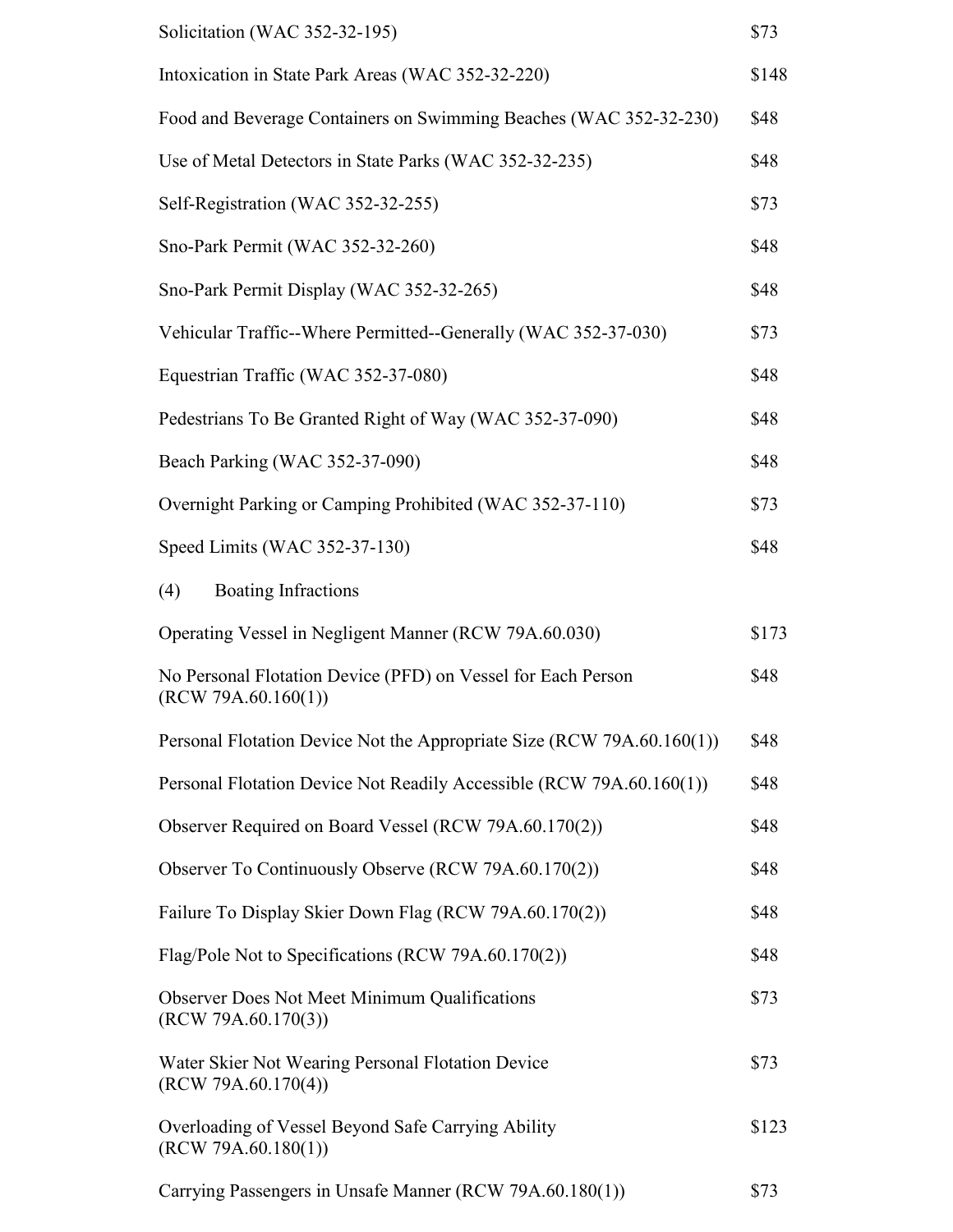| Overpowering of Vessel Beyond Vessel's Ability To Operate Safely<br>(RCW 79A.60.180(2))                                             | \$123 |
|-------------------------------------------------------------------------------------------------------------------------------------|-------|
| Person Not Wearing Personal Flotation Device (PFD) on Personal<br>Watercraft (RCW 79A.60.190(1))                                    | \$73  |
| Failure To Give Accident Information to Law Enforcement<br>(RCW 79A.60.200(1))                                                      | \$123 |
| Motor Propelled Vessels Without Effective Muffler in Good<br>Working Order and Constant Use (RCW 79A.60.130(1))                     | \$48  |
| Sound Level in Excess of 90 Decibels for Engines Made Before<br>$1/1/94$ Using Stationary Test (RCW 79A.60.130(1))                  | \$48  |
| Sound Level in Excess of 88 Decibels for Engines Made on or<br>After 1/1/94 Using Stationary Test (RCW 79A.60.130(1))               | \$48  |
| Sound Level in Excess of 75 Decibels Using Shoreline Test<br>(RCW 79A.60.130(3))                                                    | \$48  |
| Removing, Altering or Modifying Muffler or Muffler System<br>(RCW 79A.60.130(7))                                                    | \$48  |
| Manufacturing, Selling, or Offering for Sale Any Vessel Equipped<br>With Noncomplying Muffler or Muffler System (RCW 79A.60.130(8)) | \$73  |
| Vessel Exemption/Exception for Competing in Racing Events<br>Carried on Board Operating Vessel (RCW 79A.60.130(8))                  | \$48  |
| Personal Flotation Devices (PFDs) (WAC 352-60-030)                                                                                  | \$48  |
| Visual Distress Signals (WAC 352-60-040)                                                                                            | \$48  |
| Ventilation (WAC 352-60-050)                                                                                                        | \$48  |
| Navigation Lights and Sound Signals (WAC 352-60-060)                                                                                | \$48  |
| Steering and Sailing (WAC 352-60-070)                                                                                               | \$48  |
| Fire Extinguishing Equipment (WAC 352-60-080)                                                                                       | \$48  |
| Backfire Flame Control (WAC 352-60-090)                                                                                             | \$48  |
| Liquefied Petroleum Gas (WAC 352-60-100)                                                                                            | \$48  |
| Canadian Vessels (WAC 352-60-110)                                                                                                   | \$48  |
| Fish and Wildlife Infractions<br>(5)                                                                                                |       |
| Fish for Personal Use–Barbed Hooks (RCW $77.15.160(1)(a)$ )                                                                         | \$29  |
| Fail to Immediately Record Fish/Shellfish Catch (RCW 77.15.160(1)(b))                                                               | \$29  |
| Fail to Return Catch Record Card (RCW 77.15.160(1)(c))                                                                              | \$29  |
| Recreational Fishing–License not with Person (RCW 77.15.160(1)(d)(i))                                                               | \$48  |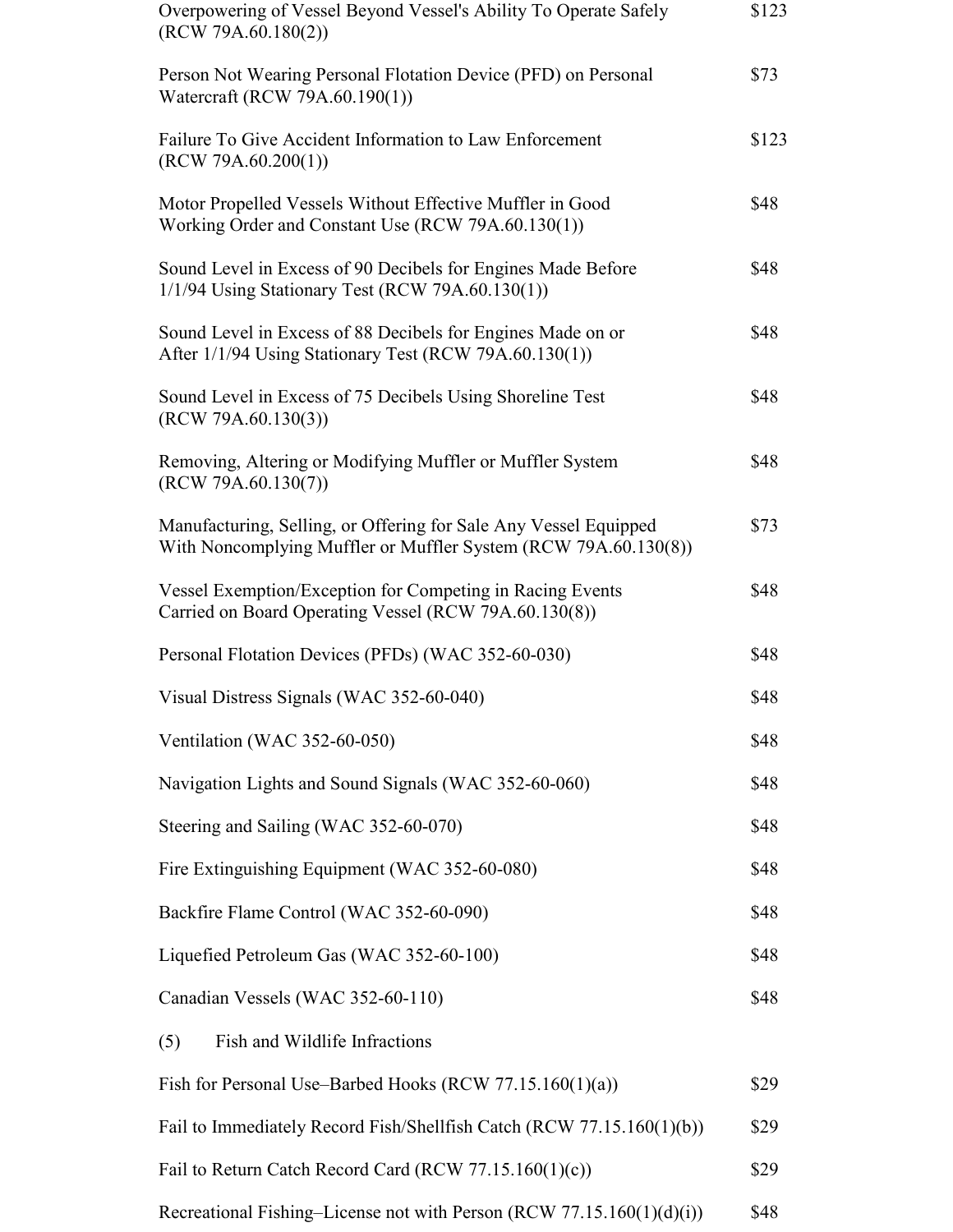## Recreational Fishing–Rule Violation

| Involves Salmon or Steelhead (RCW $77.15.160(1)(d)(ii)(A)$ )                                        | \$87 |
|-----------------------------------------------------------------------------------------------------|------|
| Involves Sturgeon (RCW 77.15.160(1)(d)(ii)(B))                                                      | \$48 |
| Involves Game Fish (RCW 77.15.160(1)(d)(ii)(C))                                                     | \$48 |
| Involves Food Fish (RCW 77.15.160(1)(d)(ii)(D))                                                     | \$38 |
| Involves Shellfish (RCW 77.15.160(1)(d)(ii)(E))                                                     | \$38 |
| Involves Unclassified Fish or Shellfish (RCW 77.15.160(i)(d)(ii)(F))                                | \$28 |
| Involves Waste of Food Fish, Game Fish or Shellfish<br>(RCW 77.15.160(1)(d)(ii)(G))                 | \$97 |
| Seaweed–License not with Person $(\leq 2x)$ daily limit)<br>(RCW 77.15.160(1)(e)(i))                | \$28 |
| Seaweed–Rule violation (<2x daily limit) (RCW 77.15.160(1)(e)(ii))                                  | \$28 |
| Hunting Wild Animals—Infraction no license<br>on person except big game (RCW $77.15.160(2)(a)$ )    | \$48 |
| Harm Bird Eggs/Nests (not endangered/protected wild birds)<br>(RCW 77.15.160(2)(b))                 | \$73 |
| Hunting Infractions for Wildlife, except big game:                                                  |      |
| Involves Unclassified Wildlife (RCW $77.15.160(2)(c)(i)$ )                                          | \$48 |
| Involves Small Game (RCW $77.15.160(2)(c)(ii)$ )                                                    | \$73 |
| Involves Furbearers (RCW 77.15.160 $(2)(c)(iii)$ )                                                  | \$73 |
| Involves Game Birds (RCW 77.15.160 $(2)(c)(iv)$ )                                                   | \$87 |
| Involves Wild birds (RCW 77.15.160(2)(c)(v))                                                        | \$73 |
| Involves Wild Animals (RCW 77.15.160 $(2)(c)(vi)$ )                                                 | \$48 |
| Involves Waste of Small Game (RCW $77.15.160(2)(c)$ )<br>(vii)                                      | \$97 |
| Taxidermist/Fur Dealer/Wildlife Meat Cutter-Fail to Maintain<br>Records (RCW 77.15.160(3)(a)(i))    | \$73 |
| Taxidermist/Fur Dealer/Wildlife Meat Cutter-Fail to Report<br>Information (RCW 77.15.160(3)(a)(ii)) | \$48 |
| Trapper-Fail to Report Trapping Activity (RCW 77.15.160(3)(b))                                      | \$48 |
| Limited Fish Seller Infraction (RCW 77.15.160(4))                                                   | \$73 |
| Invasive Species Infraction-No out-of-state certificate<br>(RCW 77.15.160(5)(a)(i))                 | \$43 |
| <b>Invasive Species Infraction—Clean and Drain Requirements</b>                                     | \$43 |